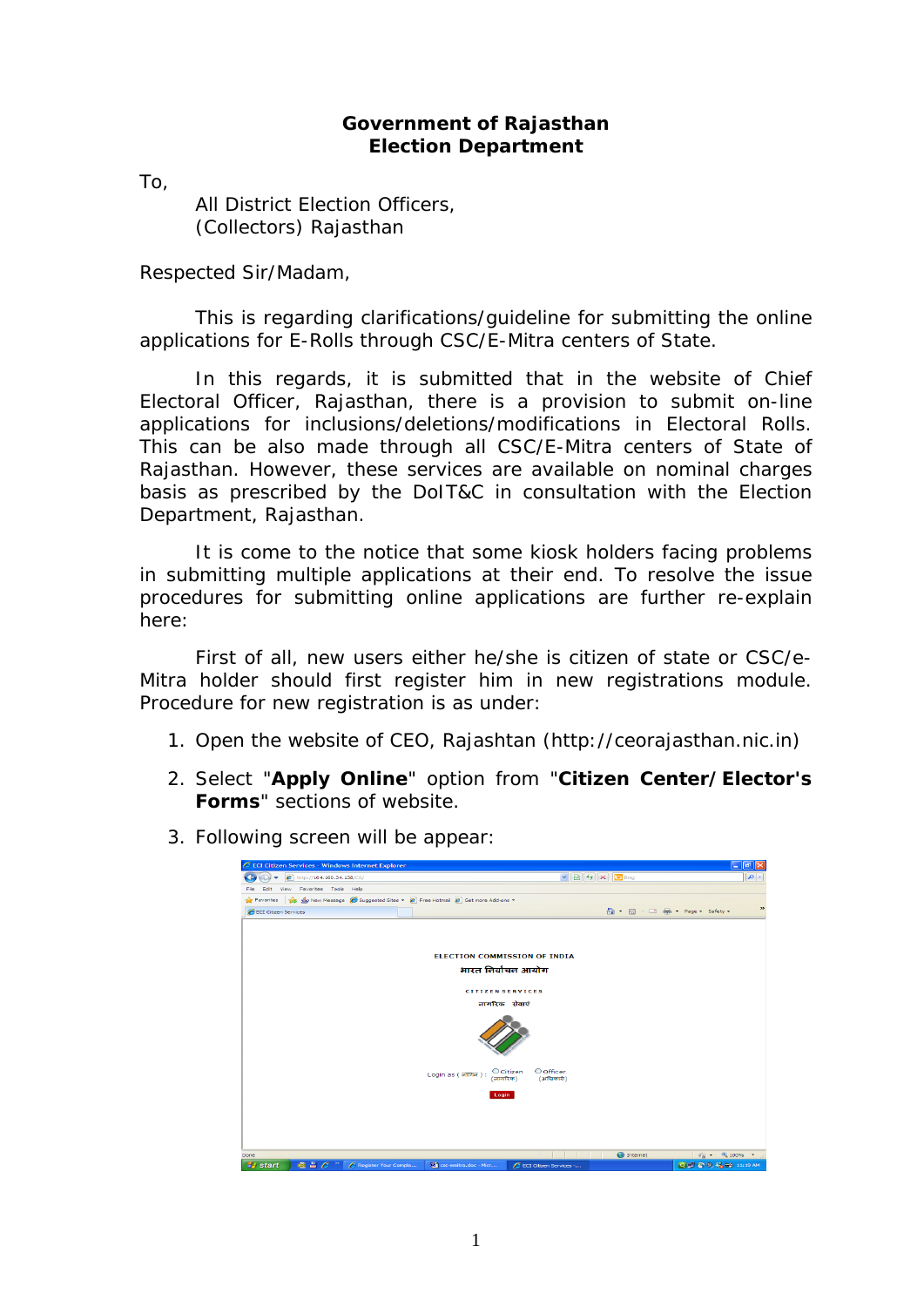4. Select "**Citizen**" option from this page. Following screen will be appeared:

| C Citizen Services - Windows Internet Explorer                                                        |                                                                                                              |                          |
|-------------------------------------------------------------------------------------------------------|--------------------------------------------------------------------------------------------------------------|--------------------------|
| http://eci-citizenservices.nic.in/                                                                    | $\mathbf{v} \mathbf{B} \mathbf{v} \mathbf{v}$                                                                | $\rho$ .                 |
| View Favorites Tools Help<br>File<br>Edit                                                             |                                                                                                              |                          |
| New Message (Suggested Sites v (2) Free Hotmail (2) Get more Add-ons v<br>Favorites                   |                                                                                                              |                          |
| Citizen Services                                                                                      | 4 · 5 · □ ● · Page · Safety ·                                                                                | $\,$                     |
| ::Existing User Login ::                                                                              |                                                                                                              | $\overline{\phantom{a}}$ |
|                                                                                                       | User ID:<br>Password:                                                                                        |                          |
|                                                                                                       | $\Box$ Remember me next time.<br>Sign In                                                                     |                          |
|                                                                                                       | <b>Officer Contact List</b><br><b>Online Application</b><br><b>New User Registration</b><br>Forgot Password? |                          |
|                                                                                                       |                                                                                                              |                          |
|                                                                                                       |                                                                                                              |                          |
|                                                                                                       |                                                                                                              |                          |
|                                                                                                       |                                                                                                              |                          |
|                                                                                                       |                                                                                                              |                          |
|                                                                                                       |                                                                                                              |                          |
| Done                                                                                                  | $\bigoplus$ Internet<br>$\frac{1}{2}$ - $\frac{100\%}{2}$                                                    |                          |
| $\overline{m}$ $\overline{m}$ $\mathcal{O}$ $\rightarrow$<br><b>Start</b><br>C Citizen Services - Win | Q 3 0 % 的 12:23 PM<br><b>Mill</b> csc-emitra.doc - Micr                                                      |                          |

5. Select the "**New Registration Option**" from this screen, if you new user. For existing user, please enter registered mobile no in both the column i.e. user\_name & password (see point no 11 onward). Following screen will be appear in case of new reg.:

| C Citizen Services - Windows Internet Explorer                                                                     |                                               |                                                                       | $\Box$ e $\times$                                    |
|--------------------------------------------------------------------------------------------------------------------|-----------------------------------------------|-----------------------------------------------------------------------|------------------------------------------------------|
| http://eci-citizenservices.nic.in/default.aspx<br>▿                                                                |                                               | $\mathbf{v}$ $\mathbf{B}$ $\mathbf{v}$ $\mathbf{x}$ $\mathbf{b}$ Bing | $\alpha$                                             |
| Edit View Favorites Tools Help<br>File                                                                             |                                               |                                                                       |                                                      |
| Favorites stay New Message Suggested Sites • @ Free Hotmail @ Get more Add-ons •                                   |                                               |                                                                       |                                                      |
| Citizen Services                                                                                                   |                                               |                                                                       | $\,$<br>☆ - 5 - □ ● - Page - Safety -                |
|                                                                                                                    |                                               |                                                                       | $\widehat{\phantom{a}}$                              |
| :: New User Registration ::                                                                                        |                                               |                                                                       |                                                      |
|                                                                                                                    |                                               | * Mark is Mandatory                                                   | [x] Close                                            |
| Enter Your Mobile No.*: +91                                                                                        |                                               |                                                                       |                                                      |
| <b>Enter Your Email ID:</b>                                                                                        |                                               |                                                                       |                                                      |
|                                                                                                                    | Register                                      |                                                                       |                                                      |
|                                                                                                                    |                                               |                                                                       |                                                      |
|                                                                                                                    |                                               |                                                                       |                                                      |
|                                                                                                                    |                                               |                                                                       |                                                      |
|                                                                                                                    |                                               |                                                                       |                                                      |
|                                                                                                                    |                                               |                                                                       |                                                      |
|                                                                                                                    |                                               |                                                                       |                                                      |
|                                                                                                                    |                                               |                                                                       |                                                      |
|                                                                                                                    |                                               |                                                                       |                                                      |
|                                                                                                                    |                                               |                                                                       |                                                      |
|                                                                                                                    |                                               |                                                                       |                                                      |
|                                                                                                                    |                                               |                                                                       |                                                      |
|                                                                                                                    |                                               |                                                                       |                                                      |
|                                                                                                                    |                                               |                                                                       |                                                      |
|                                                                                                                    |                                               |                                                                       |                                                      |
| Done<br><b>All start</b> $\overline{m}$ <b>B</b> $\overline{A}$ <sup>3</sup> $\overline{A}$ Citizen Services - Win | $\overline{\mathbf{w}}$ csc-emitra doc - Micr | <b>O</b> Internet                                                     | $\sqrt{2}$ - Q 100% -<br><b>OLD 0.43.65 12-25 PM</b> |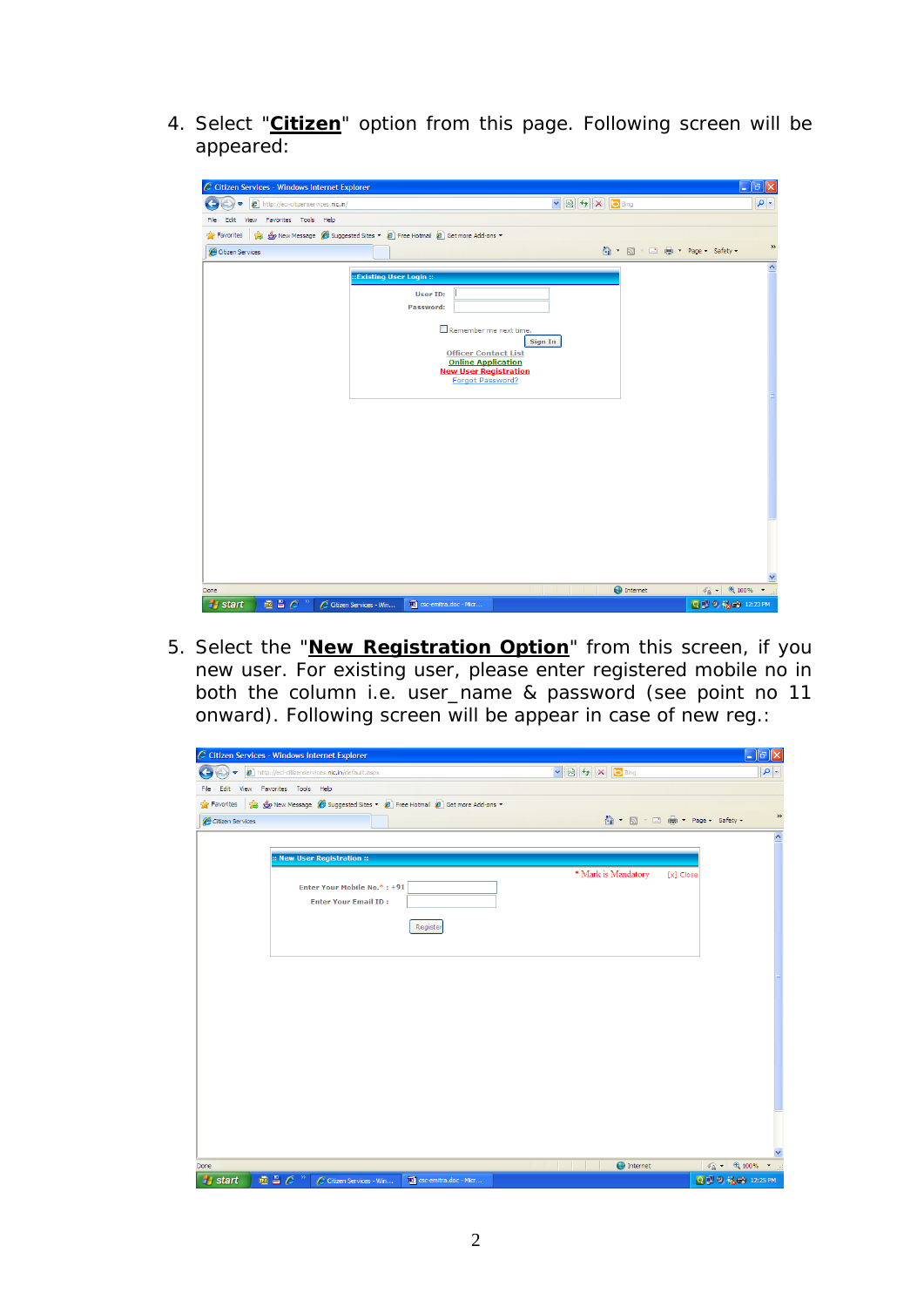- 6. System will ask your mobile number. Please enter your mobile number.
- 7. After entering mobile number, within a few seconds, you have rate: entering the mode through SMS in your mobile and following screen will be appear:

|                  | C Citizen Services - Windows Internet Explorer                                                                    |                                  | - 한<br>∥×              |
|------------------|-------------------------------------------------------------------------------------------------------------------|----------------------------------|------------------------|
|                  | $\vee$ $\bigotimes$ $\bigotimes$ $\bigotimes$ $\bigotimes$ Bing<br>http://eci-citizenservices.nic.in/default.aspx |                                  | $\alpha$               |
| Fle              | Edit View Favorites Tools Help                                                                                    |                                  |                        |
| Favorites        | New Message C Suggested Sites - C Free Hotmail C Get more Add-ons -                                               |                                  |                        |
| Citizen Services |                                                                                                                   | 合 回 □ - Page Safety •            | $\rightarrow$          |
|                  |                                                                                                                   |                                  | $\boldsymbol{\wedge}$  |
|                  | :: New User Registration ::                                                                                       |                                  |                        |
|                  |                                                                                                                   | * Mark is Mandatory<br>[x] Close |                        |
|                  | Enter Your Mobile No.*: +91 9785108559                                                                            |                                  |                        |
|                  | <b>Enter Your Email ID:</b>                                                                                       |                                  |                        |
|                  | Register                                                                                                          |                                  |                        |
|                  | Mobile Verification Code has been sent to your mobile                                                             |                                  |                        |
|                  | <b>Please enter Mobile Verification Code:</b>                                                                     |                                  |                        |
|                  | Verify                                                                                                            |                                  |                        |
|                  |                                                                                                                   |                                  |                        |
|                  |                                                                                                                   |                                  |                        |
|                  |                                                                                                                   |                                  |                        |
|                  |                                                                                                                   |                                  |                        |
|                  |                                                                                                                   |                                  |                        |
|                  |                                                                                                                   |                                  |                        |
|                  |                                                                                                                   |                                  |                        |
|                  |                                                                                                                   |                                  |                        |
|                  |                                                                                                                   |                                  |                        |
|                  |                                                                                                                   |                                  |                        |
|                  |                                                                                                                   |                                  |                        |
| Done             |                                                                                                                   | nternet                          | $\sqrt{2}$ - 2, 100% - |
| <b>A</b> start   | 画 昌 ○ 》<br>csc-emitra.doc - Micr<br>C Citizen Services - Win                                                      |                                  | Q 9 % 的 12:30 PM       |

8. Please enter the verification code in respective column and click the "**Verify**" button. Following screen will be appeared:

| http://eci-citizenservices.nic.in/MainPage.aspx?usr=new                                                       | $\vee$ 8 $\vee$ $\times$ 5 Bing              |                                              | - م        |
|---------------------------------------------------------------------------------------------------------------|----------------------------------------------|----------------------------------------------|------------|
| View Favorites Tools Help<br>File<br>Edit                                                                     |                                              |                                              |            |
| New Message (Suggested Sites v ( Free Hotmail ( Get more Add-ons v<br><b>See Favorites</b>                    |                                              |                                              |            |
| Register Your Complaint                                                                                       |                                              | 4 5 · □ 曲 · Page · Safety ·                  |            |
| <b>Submit New Application For</b><br><b>My Complaints</b><br><b>Inclusion/Deletion/Modification in E-Roll</b> | My Applications Edit Profile Change Password | <b>Contact Details of</b><br><b>Officers</b> | Log<br>Out |
| <b>Welcome New User</b>                                                                                       |                                              |                                              |            |
| <b>Complete Your Profile</b>                                                                                  |                                              |                                              |            |
| Valid Mobile No. (User Id & Password)                                                                         | : 9785108559                                 |                                              |            |
| Valid Email ID                                                                                                |                                              |                                              |            |
| <b>First Name</b>                                                                                             |                                              |                                              |            |
| <b>Last Name</b>                                                                                              |                                              |                                              |            |
| Age as on 01-Jan-2011                                                                                         | $: 18 \times$<br>Years                       |                                              |            |
| Gender                                                                                                        | . O Male O Female O Other                    |                                              |            |
|                                                                                                               |                                              | $\overline{\phantom{a}}$                     |            |
| Complete Postal Address                                                                                       |                                              |                                              |            |
| City / Town                                                                                                   |                                              |                                              |            |
| <b>State</b>                                                                                                  | : -Select-<br>$\checkmark$                   | District : V                                 |            |
| PIN Code                                                                                                      |                                              |                                              |            |
| Password                                                                                                      |                                              |                                              |            |
| Confirm Password                                                                                              |                                              |                                              |            |
|                                                                                                               | Submit<br>Close                              |                                              |            |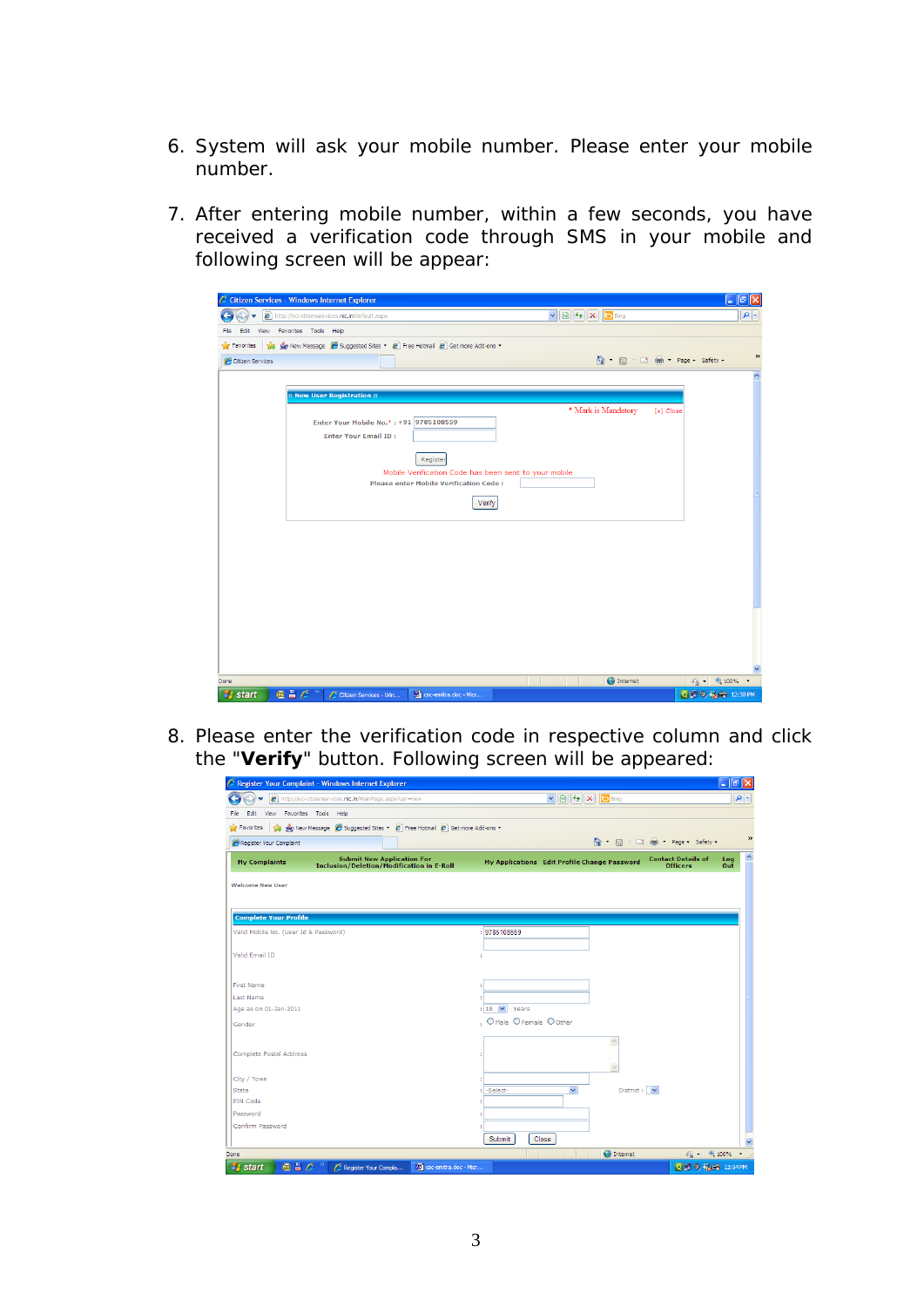- 9. First of all you are required to fill-up & submit your profile i.e. personal details.
- 10. Now you are register user of this portal. Next time either at the time of submitting new complaints or new applications in E-Roll you are not required to register yourself as new electors.
- 11. Your registered mobile number is your user name and as well as your password.
- 12. You are required to enter your registered mobile number in both the column i.e. user ID and password column in the following screen:

| http://eci-citizenservices.nic.in/<br>٠ |                                                                                  | $\mathbf{v}$ $\mathbf{B}$ $\mathbf{v}$ $\mathbf{x}$ $\mathbf{b}$ Bing | $\alpha$ |
|-----------------------------------------|----------------------------------------------------------------------------------|-----------------------------------------------------------------------|----------|
| File<br>Edit View Favorites Tools Help  |                                                                                  |                                                                       |          |
|                                         | Favorites Signal Message C Suggested Sites + C Free Hotmail C Get more Add-ons + |                                                                       |          |
| Citizen Services                        |                                                                                  | △ 5 · □ ● · Page · Safety ·                                           |          |
|                                         |                                                                                  |                                                                       |          |
|                                         | ::Existing User Login ::                                                         |                                                                       |          |
|                                         | User ID:                                                                         |                                                                       |          |
|                                         | Password:                                                                        |                                                                       |          |
|                                         | Remember me next time.                                                           |                                                                       |          |
|                                         |                                                                                  | Sign In                                                               |          |
|                                         | <b>Officer Contact List</b><br><b>Online Application</b>                         |                                                                       |          |
|                                         | <b>New User Registration</b>                                                     |                                                                       |          |
|                                         | Forgot Password?                                                                 |                                                                       |          |
|                                         |                                                                                  |                                                                       |          |
|                                         |                                                                                  |                                                                       |          |
|                                         |                                                                                  |                                                                       |          |
|                                         |                                                                                  |                                                                       |          |
|                                         |                                                                                  |                                                                       |          |
|                                         |                                                                                  |                                                                       |          |
|                                         |                                                                                  |                                                                       |          |
|                                         |                                                                                  |                                                                       |          |
|                                         |                                                                                  |                                                                       |          |
|                                         |                                                                                  |                                                                       |          |
|                                         |                                                                                  |                                                                       |          |
|                                         |                                                                                  |                                                                       |          |
|                                         |                                                                                  |                                                                       |          |
|                                         |                                                                                  |                                                                       |          |

13. Following screen will be appeared:

| C Register Your Complaint - Windows Internet Explorer                                                                           |                                                                                           |                               |                                                     | ō                                                          |
|---------------------------------------------------------------------------------------------------------------------------------|-------------------------------------------------------------------------------------------|-------------------------------|-----------------------------------------------------|------------------------------------------------------------|
|                                                                                                                                 | http://eci-citizenservices.nic.in/MainPage.aspx?usr=my8id=6411708f=MUKUL%20MOHAN%20TIWARI | $\vee$ 8 $\leftrightarrow$ X  | <b>b</b> Bing                                       | $\rho$ .                                                   |
| Favorites Tools Help<br>Edit<br>View<br>File                                                                                    |                                                                                           |                               |                                                     |                                                            |
| <b>Silver Favorites</b><br>sla.                                                                                                 | New Message (Suggested Sites v 2 Free Hotmail 2 Get more Add-ons v                        |                               |                                                     |                                                            |
| Register Your Complaint                                                                                                         |                                                                                           |                               | A · 5 · ⊡ #                                         | $\boldsymbol{\mathcal{D}}$<br>- Page - Safety -            |
| <b>Register New</b><br>My<br>Complaint<br><b>Complaints</b>                                                                     | <b>Submit New Application For</b><br><b>Inclusion/Deletion/Modification in E-Roll</b>     | My<br><b>Applications</b>     | Edit<br><b>Change</b><br>Profile<br><b>Password</b> | <b>Contact Details of</b><br>Log<br><b>Officers</b><br>Out |
| <b>Welcome MUKUL MOHAN TIWARI</b>                                                                                               |                                                                                           |                               |                                                     |                                                            |
| <b>Register New Complaint</b>                                                                                                   |                                                                                           |                               |                                                     |                                                            |
| Choose a State concerned with your complaint : - Select-                                                                        | $\checkmark$                                                                              | Choose a District : - Select- | $\checkmark$                                        | Choose a AC : V                                            |
| Choose a Subject                                                                                                                | -Select-                                                                                  | $\checkmark$                  |                                                     |                                                            |
| Brief Description about complaint                                                                                               |                                                                                           |                               |                                                     |                                                            |
|                                                                                                                                 | Close<br>Proceed                                                                          |                               | (Maximum 2000 chars)                                |                                                            |
|                                                                                                                                 |                                                                                           |                               |                                                     |                                                            |
|                                                                                                                                 |                                                                                           |                               |                                                     |                                                            |
|                                                                                                                                 |                                                                                           |                               |                                                     |                                                            |
|                                                                                                                                 |                                                                                           |                               |                                                     |                                                            |
| javascript:__doPostBack('InkNewComplaint',")<br>$\vec{m} \triangleq \mathcal{L}^{-x}$<br><b>A</b> start<br>Register Your Compla | Mil csc-emitra.doc - Micr                                                                 | e Register Your Compla        | nternet                                             | $\sqrt{a}$ = $\frac{a}{2}$ 100%<br>Q 3 % 的 1:09 PM         |